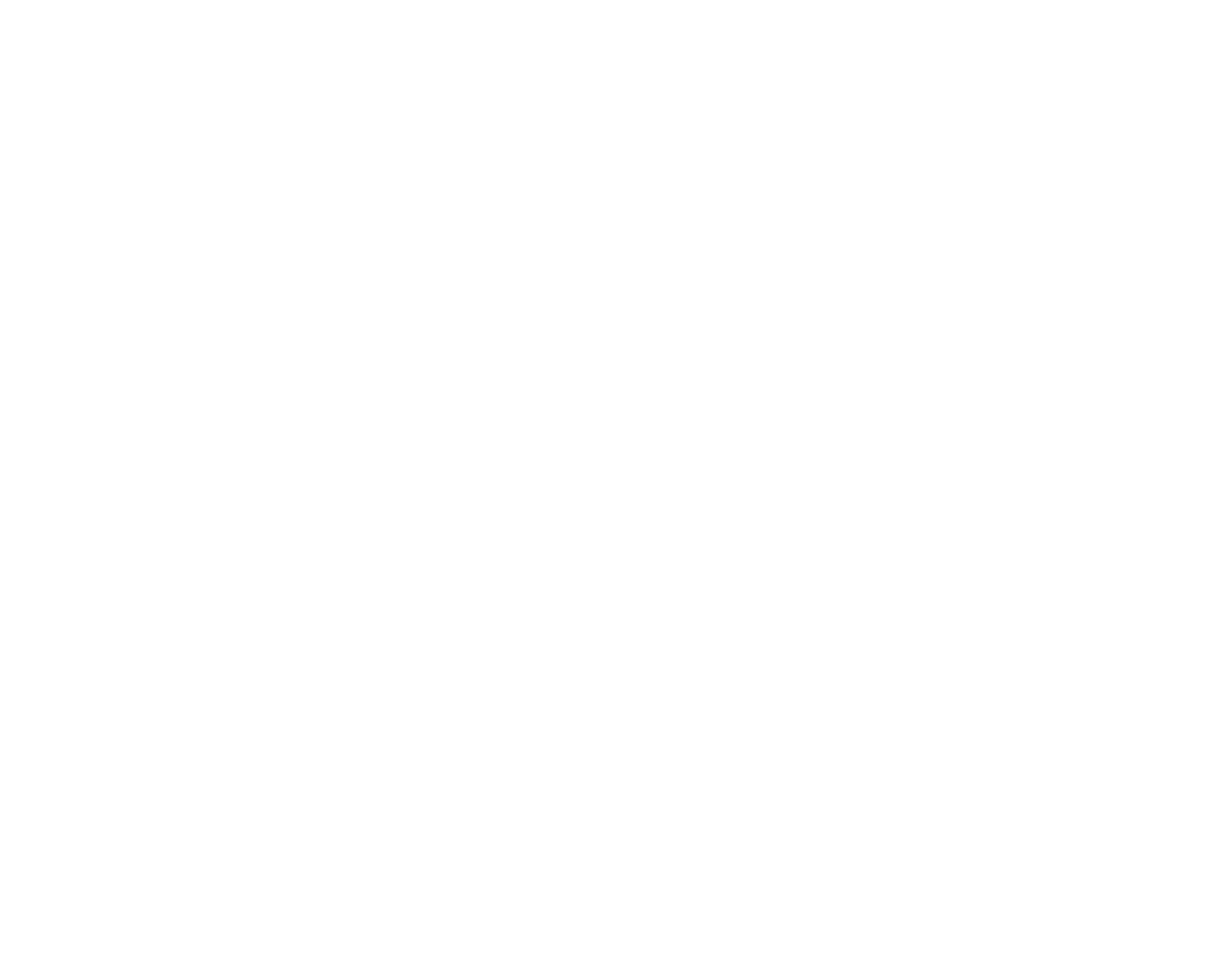## **BETA CALIBRATORS**

# **Ideal for gas custody transfer applications!**

### **BetaGauge 321 Dual Sensor Precision Pressure Calibrator Dual Sensor Precision Pressure Calibrator**



#### **The BetaGauge 321 has everything you need for calibrating pressure anywhere:**

- Unmatched measurement accuracy and flexibility
- Three pressure inputs two internal, plus one external
- Pt100 RTD input
- 4-20 mA loop
- 24 V loop power for transmitters

12.547

97.46

Simultaneous display of two pressure and an RTD measurement make the BetaGauge 321 ideal for gas custody transfer applications.

PS1

### **FEATURES**

- **Two isolated, stainless steel, pressure sensors with 0.025% F.S. accuracy**
- Temperature-compensation ensures accuracy in the field
- External pressure module connection supports all BETA Port-P pressure modules (28 ranges)
- Pt100 RTD input for temperature measurement, accurate to 0.1°C (0.2°F)
- Measure 4-20 mA input
- Internal 24 V Loop Power Supply can power a transmitter under test
- Measure up to 30 V DC
- Large graphic style LCD with backlight can be configured to display up to 3 inputs simultaneously
- Pressure displayed in the user's choice of engineering units
- Switch test on Pressure 1 and 2, or external pressure module
- Operating mode layers support use from simple measurements to complex applications
- $\bullet$  Two standard configurations 15 psi/1500 psi, or 30 psi/3000 psi
- Custom configurations select between any two ranges from 0.3, 1, 5, 15, 30, 100, 300, 500, 1000, 1500, 3000, 5000, or 10,000 psi
- Up to five frequently used setups to be stored; last setup automatically recalled on power-up
- % Error and damping functions
- Small, rugged, compact design operates on four (4) standard AA batteries

**Supplied with** soft case, batteries, manual, NIST-traceable certificate, and test leads

**Kits include** the BetaGauge 321 Pressure Calibrator, Pt100 RTD Probe, batteries, manual, NISTtraceable certificate, test leads, and hard-sided carrying case.

| To order call 800-828-1470 |                                        |              |  |
|----------------------------|----------------------------------------|--------------|--|
| Order#                     | <b>Description</b>                     | <b>Price</b> |  |
| 25088CL                    | BetaGauge 321, 15/1500 psi ranges      | \$1,795.00   |  |
| 25089CL                    | BetaGauge 321, 30/3000 psi ranges      | \$1,795.00   |  |
| 25091CL                    | BetaGauge 321, 15/1500 psi Kit         | \$2,095.00   |  |
| 25092CL                    | BetaGauge 321, 30/3000 psi Kit         | \$2,095.00   |  |
| 25094CL                    | <b>RTD Probe Assembly</b>              | \$245.00     |  |
| 25044CL                    | <b>BETA Pressure Module Adapter</b>    | \$245.00     |  |
| 65135MM                    | <b>Transcat Universal Test Probe</b>   | \$15.00      |  |
| <b>PPC020</b>              | <b>Transcat Accredited Calibration</b> | \$200.00     |  |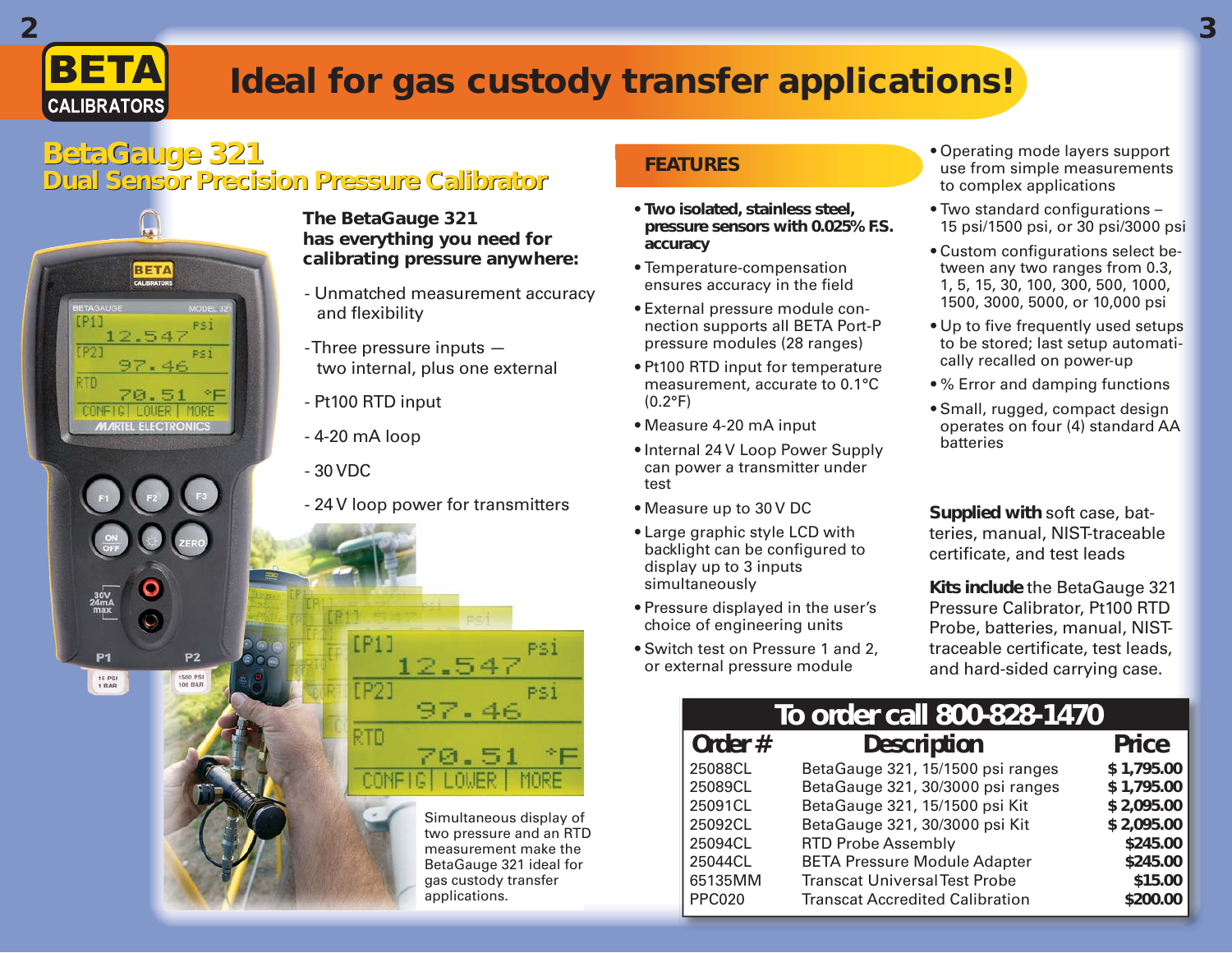

## **Best-in-class precision for general use.**

### **BetaGauge 311 Single Sensor General Purpose Precision Pressure Calibrator Pressure**



#### **FEATURES**

- **One isolated, stainless steel, pressure sensors with 0.025% F.S. accuracy**
- Temperature-compensation ensures accuracy in the field
- External pressure module connection supports all BETA Port-P pressure modules (28 ranges)
- Pt100 RTD input for temperature measurement, accurate to 0.1°C  $(0.2^{\circ}F)$
- Measure 4-20 mA input
- Internal 24 V Loop Power Supply can power a transmitter under test
- Measure up to 30 V DC
- Large graphic style LCD with backlight
- Display can be configured to display up to 3 inputs simultaneously
- Pressure displayed in the user's choice of engineering units
- Switch test on Pressure (internal or external)
- Operating mode layers support use from simple measurements to complex applications
- Select any range from 0.3, 1, 5, 15, 30, 100, 300, 500, 1000, 1500, 3000, 5000, or 10,000 psi
- Up to five frequently used setups to be stored; last setup automatically recalled on power-up
- % Error and damping functions
- Small, rugged, compact design operates on four (4) standard AA batteries

**Supplied with** carrying case, test leads, instruction manual, set of four AA alkaline batteries, and a calibration certificate

#### **To order call 800-828-1470<br>
<b>Order #** Description Price<br> **Description** Price<br> **Description** 811.5 psi range<br> **S** 1.495.00 25387CL BetaGauge 311, 5 psi range **\$ 1,495.00** 25388CL BetaGauge 311, 15 psi range **\$ 1,495.00** 25389CL BetaGauge 311, 30 psi range **\$ 1,495.00** 25390CL BetaGauge 311, 100 psi range **\$ 1,495.00** 25391CL BetaGauge 311, 300 psi range **\$ 1,495.00** 25392CL BetaGauge 311, 500 psi range **\$ 1,495.00** 25393CL BetaGauge 311, 1500 psi range **\$ 1,495.00**  25394CL BetaGauge 311, 1000 psi range **\$ 1,495.00** 25395CL BetaGauge 311, 3000 psi range **\$ 1,495.00** 25396CL BetaGauge 311, 5000 psi range **\$ 1,495.00** 25397CL BetaGauge 311, 10000 psi range **\$ 1,495.00**